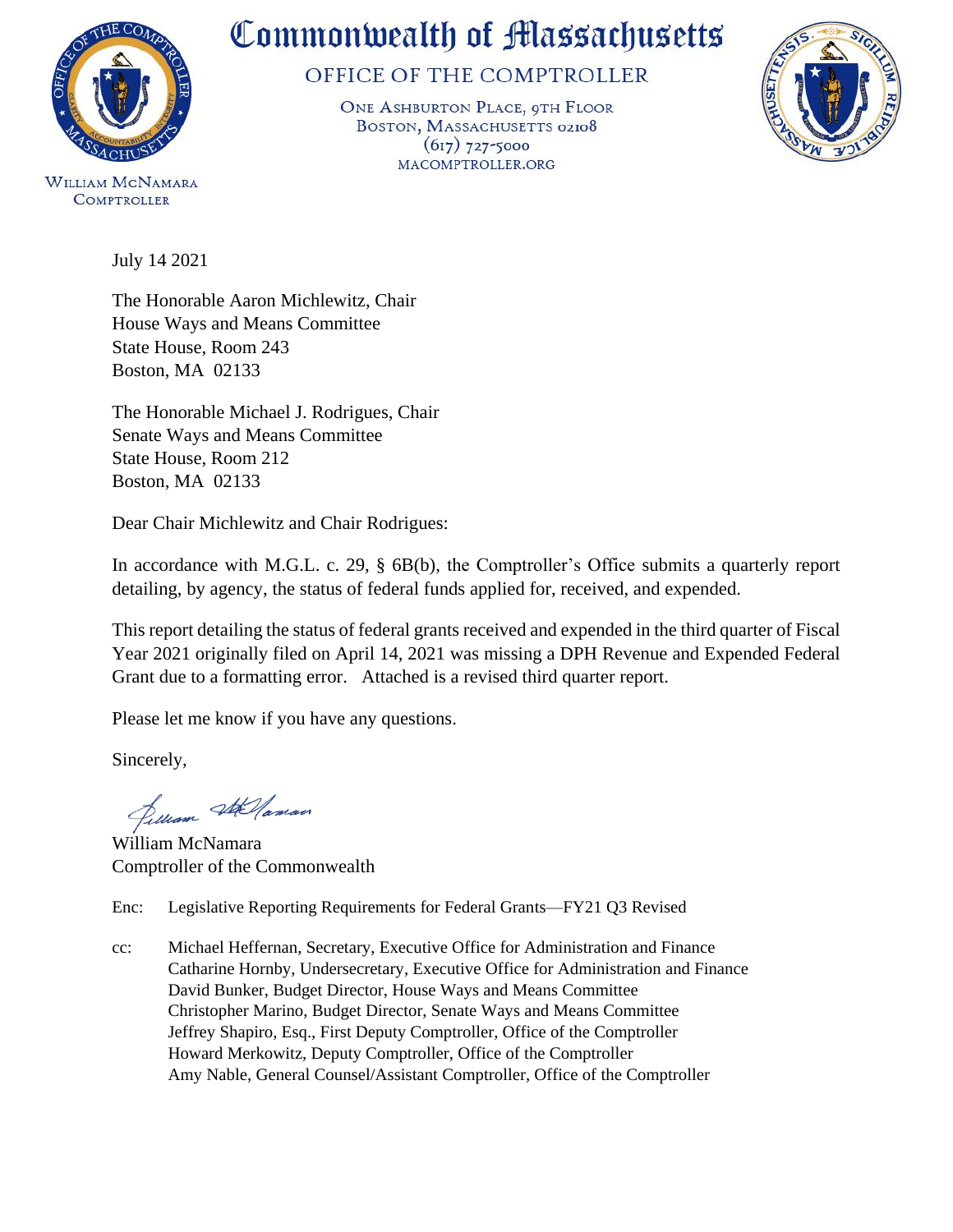

## Commonwealth of Massachusetts

Office of the Comptroller One Ashburton Place, 9TH Floor Boston, Massachusetts 02108 Telephone (617) 727-5000 www.mass.gov/comptroller

## **Status of Federal Grants Applied for FY2021, Quarter 3**

| Dept Funding Opportunity Number/Announcem Grant Name |                                                                                              | <b>Federal Cognizant Agency</b> | CFDA#  | <b>Application Date</b> |               | <b>Expected Award</b> | <b>Status</b> | <b>FAIN/Award Number</b> | <b>Comments</b> |
|------------------------------------------------------|----------------------------------------------------------------------------------------------|---------------------------------|--------|-------------------------|---------------|-----------------------|---------------|--------------------------|-----------------|
|                                                      | ncreasing Productivity of Massachusetts                                                      |                                 |        |                         | <b>Amount</b> |                       |               |                          |                 |
|                                                      | Common Loon Nesting on the Quabbin and                                                       | US Fish & Wildlife              |        |                         |               |                       |               |                          |                 |
| <b>DCR F21AS00196</b>                                | <b>Wachusett Reservoirs</b>                                                                  | Service                         | 15.658 | $3/15/2021$ \$          |               | 642,397.46 Pending    |               |                          |                 |
|                                                      | Continued Modernization and Maintenance                                                      |                                 |        |                         |               |                       |               |                          |                 |
| DCR G21AS00008                                       | of the Massachusetts NGWMN                                                                   | <b>US Geological Survey</b>     | 15.980 | $1/21/2021$ \$          |               | 205,076.16 Pending    |               |                          |                 |
|                                                      |                                                                                              |                                 |        |                         |               |                       |               |                          |                 |
|                                                      | Demonstrating Mechanical Treatments and                                                      |                                 |        |                         |               |                       |               |                          |                 |
|                                                      | Prescribed Fire as an Integral Tool in Fire                                                  |                                 |        |                         |               |                       |               |                          |                 |
| DCR USDA-FS-2021-WRR-WR                              | Management in Massachusetts                                                                  | <b>USDA Forest Service</b>      | 10.664 | $1/13/2021$ \$          |               | 150,000.00 Pending    |               |                          |                 |
|                                                      | Warming our Parks: Accelerating the                                                          |                                 |        |                         |               |                       |               |                          |                 |
|                                                      | DCR USDA-FS-COMMUNITY-WOOD-2021 Implementation of Modern Wood Heating at USDA Forest Service |                                 | 10.708 | $1/28/2021$ \$          |               | 279,287.00 Pending    |               |                          |                 |
|                                                      |                                                                                              | US Department Of                |        |                         |               |                       |               |                          |                 |
|                                                      |                                                                                              | Homeland Security,              |        |                         |               |                       |               |                          |                 |
|                                                      |                                                                                              | <b>Federal Emergency</b>        |        |                         |               |                       |               |                          |                 |
| DFS DHS-20-GPD-044-00-98                             | Assistance to Firefighters                                                                   | <b>Management Agency</b>        | 97.044 | $2/12/2021$ \$          |               | 500,000.00 Pending    |               |                          |                 |
| DMH SM-21-004                                        | System of Care Expansion and Sustainability                                                  | <b>HHS</b>                      | 93.104 | 2/3/2021                |               | 1,500,596.00 Pending  |               |                          |                 |
|                                                      | mproving Student Health and Academic                                                         |                                 |        |                         |               |                       |               |                          |                 |
|                                                      | Achievement through Nutrition, Physical                                                      | <b>Center for Disease</b>       |        |                         |               |                       |               |                          |                 |
|                                                      | Activity and the Management of Chronic                                                       | <b>Control and Prevention</b>   |        |                         |               |                       |               |                          |                 |
| DOE NU58DP006432                                     | <b>Conditions in Schools</b>                                                                 | (CDC)                           | 93.981 | $3/3/2021$ \$           |               | 365,000.00 Pending    |               |                          |                 |
|                                                      |                                                                                              |                                 |        |                         |               |                       |               |                          |                 |
|                                                      |                                                                                              |                                 |        |                         |               |                       |               |                          |                 |
| DOT MA-18-X062                                       | Formula Grants for Rural Areas                                                               | FTA-Region 1                    | 20.509 | $3/1/2021$ \$           |               | 7,261,894.00 Pending  |               |                          |                 |